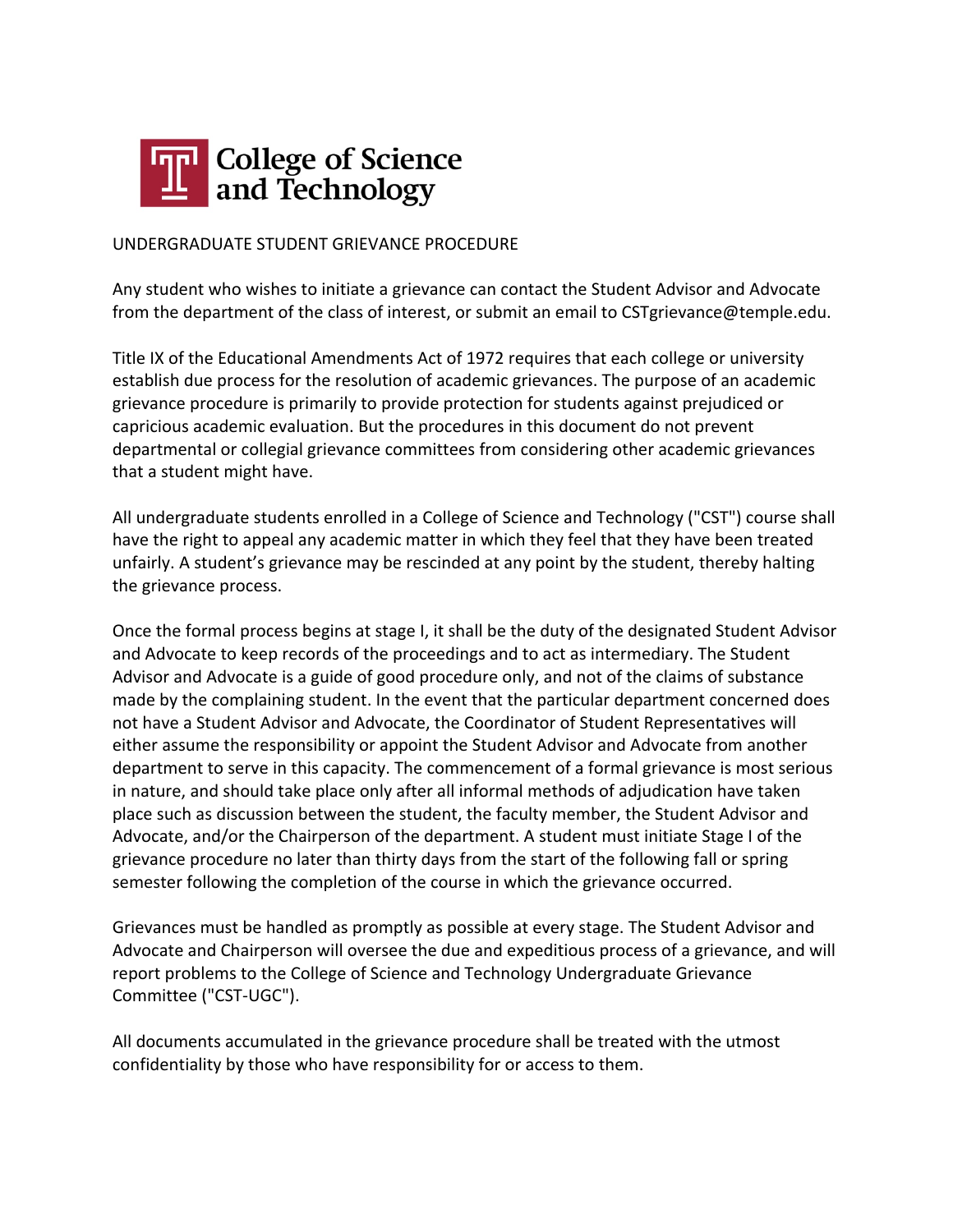## Stage I

The formal grievance procedure begins with the student's contact with the advocate from the department of the class of interest, or by contacting the CST grievance email. The student should include a complete summary of their grievance with their first email or contact with the Student Advisor and Advocate. The Student Advisor and Advocate will arrange and mediate a meeting between the student and faculty member, attempting to resolve the dispute with good faith by both parties. In some cases, grievances may be resolved simply through email communication.

The Student Advisor and Advocate will prepare a written record of this meeting, at which every effort will be made to resolve the problem, and will provide all the parties with a copy of this record. This information will also be noted in the Student Advisor and Advocate's monthly report to the Dean, with copies to the Department Chair and Coordinator of Student Representatives. The student and faculty member may also prepare and submit to all the parties a written record of this meeting. When a grievance reaches Stage I, copies of all written statements shall be sent by the Student Advisor and Advocate to the Coordinator of Student Representatives.

## Stage II

If the grievance is not resolved to the satisfaction of the student, that student may appeal to the department chairperson for a decision. The student will prepare a formal statement including any particulars and remedies sought. The chairperson or representative, together with the Student Advisor and Advocate, will attempt to resolve the problem in accordance with the written procedures established by the department and approved by the CST-UGC. These procedures will guarantee:

- The speedy disposition of the grievance
- The right of the faculty member to reply in writing to the grievance
- The hearing of all parties to the grievance, and their opportunity to provide supporting material
- Review of disputed material by qualified faculty members where appropriate
- Involvement of other students wherever appropriate
- The preparation by the chairperson (or representative) and by the Student Advisor and Advocate, of written records of all proceedings, these records to be held – along with any written material provided by the student and faculty member - by both the Student Advisor and Advocate and the chairperson
- And prompt written notification of the chairperson's decision (with rationale) sent to the student, the faculty member and the Student Advisor and Advocate.

It is strongly urged that each department establish a grievance committee, or designate an appropriate standing committee to hear grievances. It is further urged that this committee